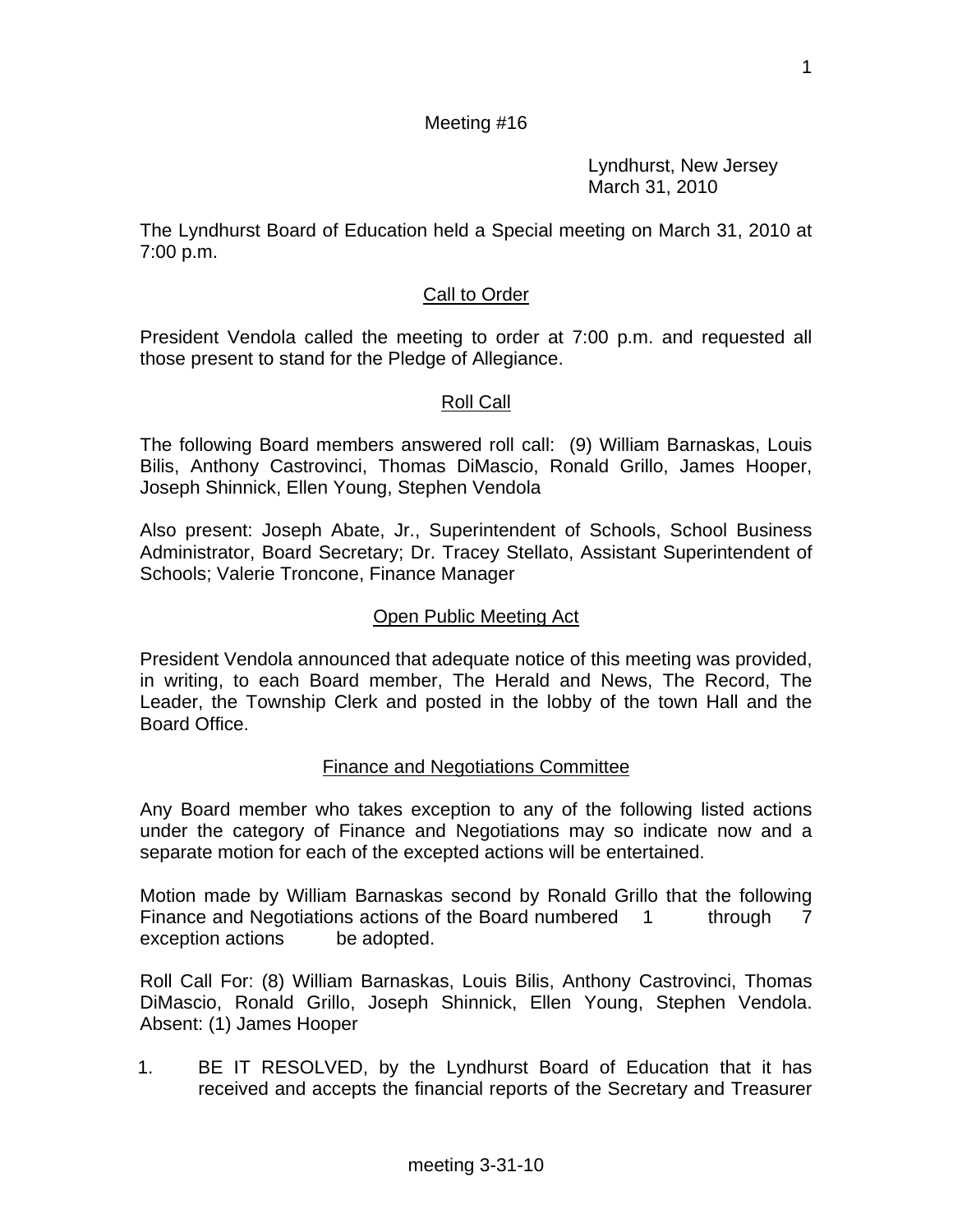of School Monies for the month ended March 31, 2010 and certifies that the reports indicate that no major account or fund is overexpended in violation of NJAC 6A:23-2.11(a) and that sufficient funds are available to meet the district's financial obligations for the remainder of the school year. A copy of the certification shall be included in the minutes.

2. BE IT RESOLVED, that the payroll for the month ended March 31, 2010 be and the same is hereby approved and ordered paid:

Payroll \$1,750,903.03

3. BE IT RESOLVED, that the attached list of supplies received and services rendered to the Board of Education of the Township of Lyndhurst, County of Bergen, for the month ended March 31, 2010 be and the same are hereby approved and ordered paid:

| Charter School (Fund 10)<br><b>Current Expense (Fund 11)</b><br>Special Revenue (Fund 20) | 1,525.00<br>\$895,768.60<br>\$19,170.08 |
|-------------------------------------------------------------------------------------------|-----------------------------------------|
| Total                                                                                     | \$916,463.68                            |
| <b>General Ledger</b>                                                                     | \$57,252.37                             |

4. BE IT RESOLVED, that the ACCP/BCCP supplies received and services rendered to the Board of Education of the Township of Lyndhurst, County of Bergen, for the month of March 2010, be and the same are hereby approved and ordered paid:

| Payroll/Payroll Taxes   | \$5,501.24 |
|-------------------------|------------|
| Supplies/Telephone/Misc | \$393.96   |
| <b>Tuition Refunds</b>  | \$339.90   |
|                         |            |
| Total                   | \$6,235.10 |

5. BE IT RESOLVED, that cafeteria services rendered to the Board of Education of the Township of Lyndhurst, County of Bergen, for the month of March 2010, be and the same are hereby approved and ordered paid:

| Payroll/Payroll Taxes | \$19,874.59 |
|-----------------------|-------------|
| <b>Services</b>       | \$26,029.38 |

6. BE IT RESOLVED, that the Lyndhurst Board of Education approve the attached transfers for the month of March 2010.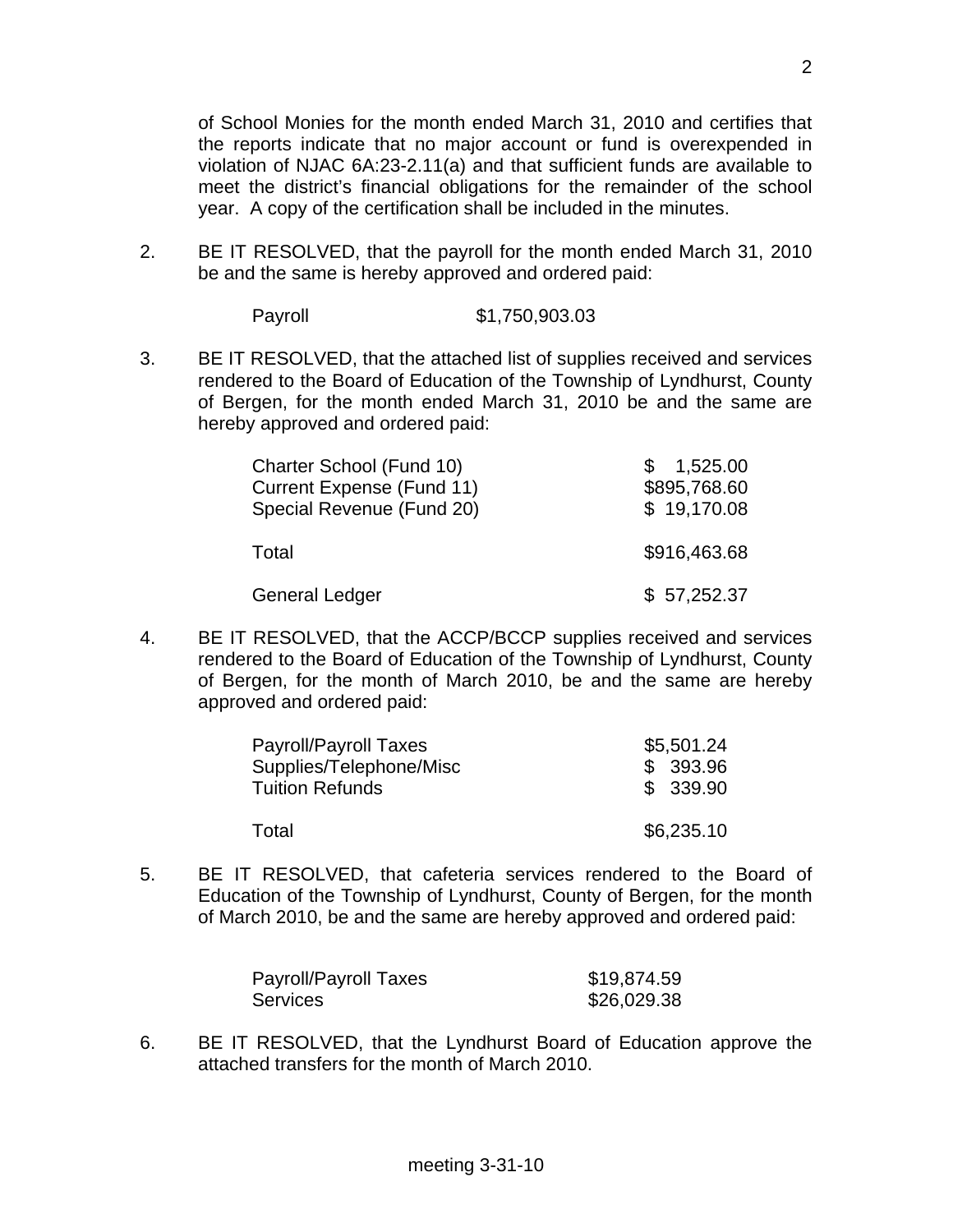7. BE IT RESOLVED, that the Lyndhurst Board of Education approve a FY 2010-2011 school budget for submission to the voters as follows:

|                                                                                | <b>Budget</b>                               | Local Tax Levy                         |
|--------------------------------------------------------------------------------|---------------------------------------------|----------------------------------------|
| <b>General Fund</b><br><b>Special Revenue Fund</b><br><b>Debt Service Fund</b> | \$32,461,154.00<br>872,973.00<br>686,813.00 | \$31,120,940.00<br>$-0-$<br>686,813.00 |
| <b>Total Base Budget</b>                                                       | \$34,020,940.00                             | \$31,807,753.00                        |

#### Education and Curriculum Committee

Any Board member who takes exception to any of the following listed actions under the category of Education and Curriculum may so indicate now and a separate motion for each of the excepted actions will be entertained.

Motion made by Ellen Young second by William Barnaskas that the following Education and Curriculum actions of the Board numbered 1 through 2 exception actions be adopted.

Roll Call For: (8) William Barnaskas, Louis Bilis, Anthony Castrovinci, Thomas DiMascio, Ronald Grillo, Joseph Shinnick, Ellen Young, Stephen Vendola. Absent: (1) James Hooper

- 1. BE IT RESOLVED, that the Lyndhurst Board of Education approve the attached 2010-2011 Technology Plan to be submitted to the New Jersey Department of Education.
- 2. BE IT RESOLVED, that the Lyndhurst Board of Education approve the Lyndhurst Public School District Plan for Professional Development 2010- 2011, to be submitted to the Bergen County Department of Education for approval.

#### Personnel

Any Board member who takes exception to any of the following listed actions under the category of Personnel may so indicate now and a separate motion for each of the excepted actions will be entertained.

Motion made by Ellen Young second by William Barnaskas that the following Personnel actions of the Board numbered 1 through 1 exception actions be adopted.